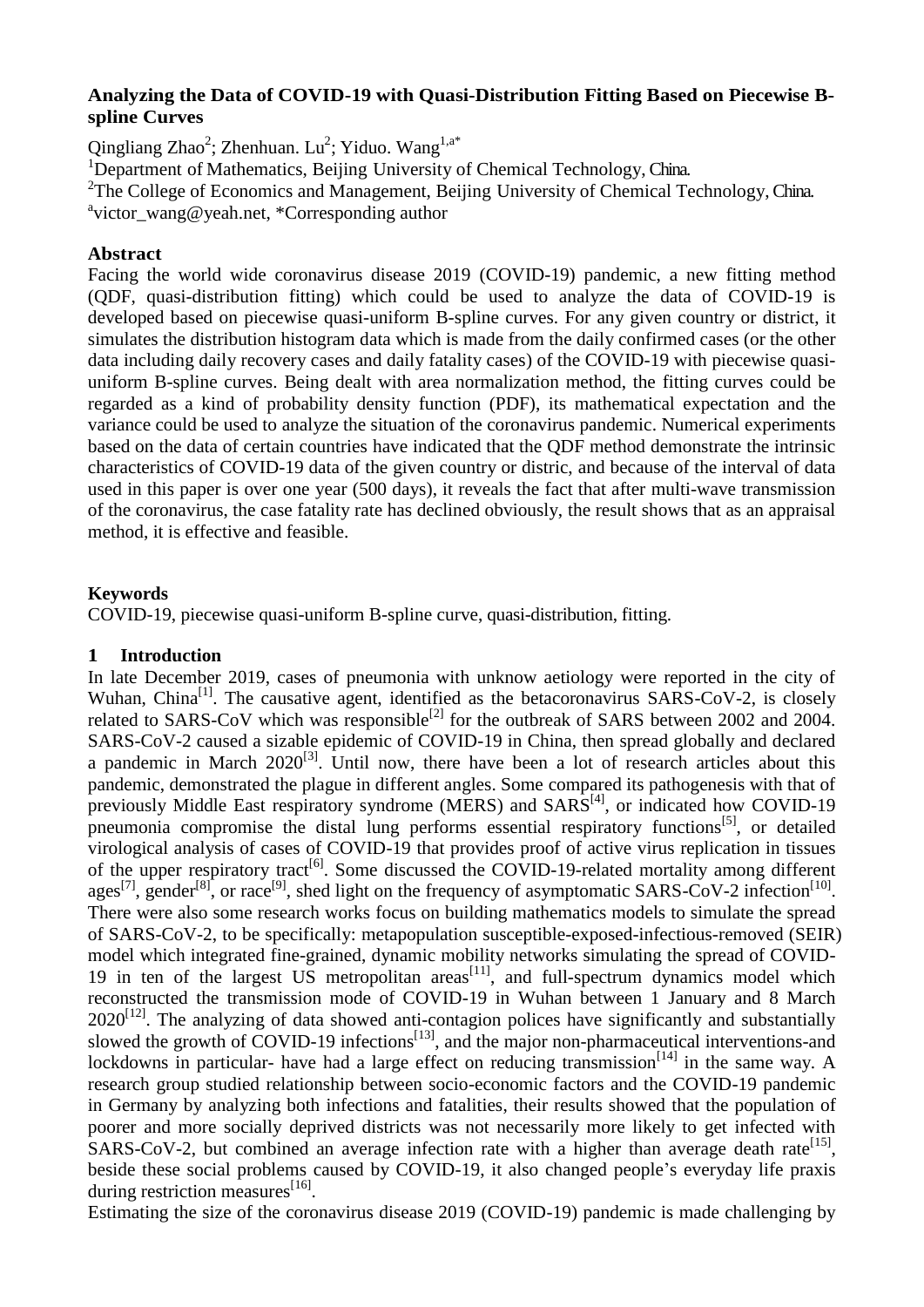inconsistencies in the available data<sup>[17]</sup>, so it is very important to analyze the COVID-19 data of given country or district, inculding the number of daily confirmed cases, daily recovery cases and daily fatality cases. In this paper, we use a quasi-distribution-fitting method based on piecewise quasi-uniform B-spline curves to investigate the consistency of infection and the trending patterns across different countries. It is established by fitting the distribution histogram data made from the COVID-19 data of given country or district with piecewise quasi-uniform B-spline curves, dealt with area normalization process, the fitting curves could be regarded as a kind of probability density function (PDF) of the data, then calculate the mathematical expectation and the variance as evaluation result.

# **2 Theoretical considerations**

In computer aided geometric design, the B-spline form is widely used in representing a polynomial curve. B-spline curves have optimal shape preserving properties, and a B-spline curve of order *n* is evaluated by the de Casteljau algorithm with a computational cost of  $O(n^2)$  elementary operations

 $[18]$ . But B-spline curve has a shortcoming, it is a kind of curve whose control polygon is not combined with the curve itself at their endpoints, which means changing of even one control point, all the points in the curve will be changed, so, in this paper we will use piecewise quasi-uniform Bspline curve to fulfill the fitting works.

| Finland   |          | France   |      | korea     |      | Ecuador   |          |
|-----------|----------|----------|------|-----------|------|-----------|----------|
| 11/4/2020 | 293      | 7/2/2020 | 659  | 1/15/2021 | 513  | 7/13/2020 | 589      |
| 11/5/2020 | 89       | 7/3/2020 | 582  | 1/16/2021 | 1099 | 7/14/2020 | $\Omega$ |
| 11/6/2020 | 266      | 7/4/2020 |      | 1/17/2021 |      | 7/15/2020 | 1870     |
| 11/7/2020 | $\Omega$ | 7/5/2020 |      | 1/18/2021 | 389  | 7/16/2020 | 1036     |
| 11/8/2020 | 412      | 7/6/2020 | 1375 | 1/19/2021 | 386  | 7/17/2020 | 1079     |

**Table 1 Daily new cases of different countries in five days**

# **2.1 Histogram distribution**

Because of the delay in epidemiology statistic system of different countries or districts, we need to precondition the data before the fitting process. Table 1 shows five daily confirmed cases data of four countries, in the first column, we can figure out that daily confirmed cases in Finland during Nov 4, 2020 to Nov 6, 2020 is around 200 per day, but in Nov 7, 2020, it down to zero, and then back to 412 in Nov 8, 2020, almost twice of the previous data, the most probable explaination is the data of daily confirmed cases of Nov 7, 2020 was delayed, and then combined in the data of the following day. The same scenario happened in the data of France, Korea and Ecuador, the simply way to avoid it is to use adjacent average data instead of the original one. In this paper, we use 7 day moving average data to fulfill our research plan, which means in order to get the 7-day moving average data, we need extra three days' data out of both side of the data interval. For example, the data interval of Italy we used in this paper is from Feb 21, 2020 to July 4, 2021, containing 500 days' data, but the actual data we used is from Feb 18, 2020 to July 7, 2021. For given country or district,  $D_k$  denote 7-day moving average of the daily confirmed cases number in day  $k$ , let N be the data interval, in this paper  $N = 500$ , hence, for Italy,  $D_1$  is Feb 21's 7-day moving average of the daily confirmed cases which is the average of the daily confirmed cases from Feb 18, 2020 to Feb 24, 2020.

Assume 
$$
D_{\sigma} = \sum_{i=1}^{N} D_i
$$
, let  $f_k^D = \frac{D_k}{D_{\sigma}}$ , then we have  $\sum_{k=1}^{N} f_k^D = 1$ 

That means  $f_k^D$  $f_k^D$  could be regarded as a kind of probability distribution, we can call that histogram distribution. The table 2 show the begin date and the end date of the countries whose data of COVID-19 would be used in our fitting process.

**Table 2 Beginning date and ending date of different countries' COVID-19 data**

| Country | Beginning date | Ending date | $\mathcal{L}$ ountry | Beginning date | Ending date |
|---------|----------------|-------------|----------------------|----------------|-------------|
| Austria | 3/01/2020      | 7/13/2021   | Brazil               | 3/06/2020      | 7/18/2021   |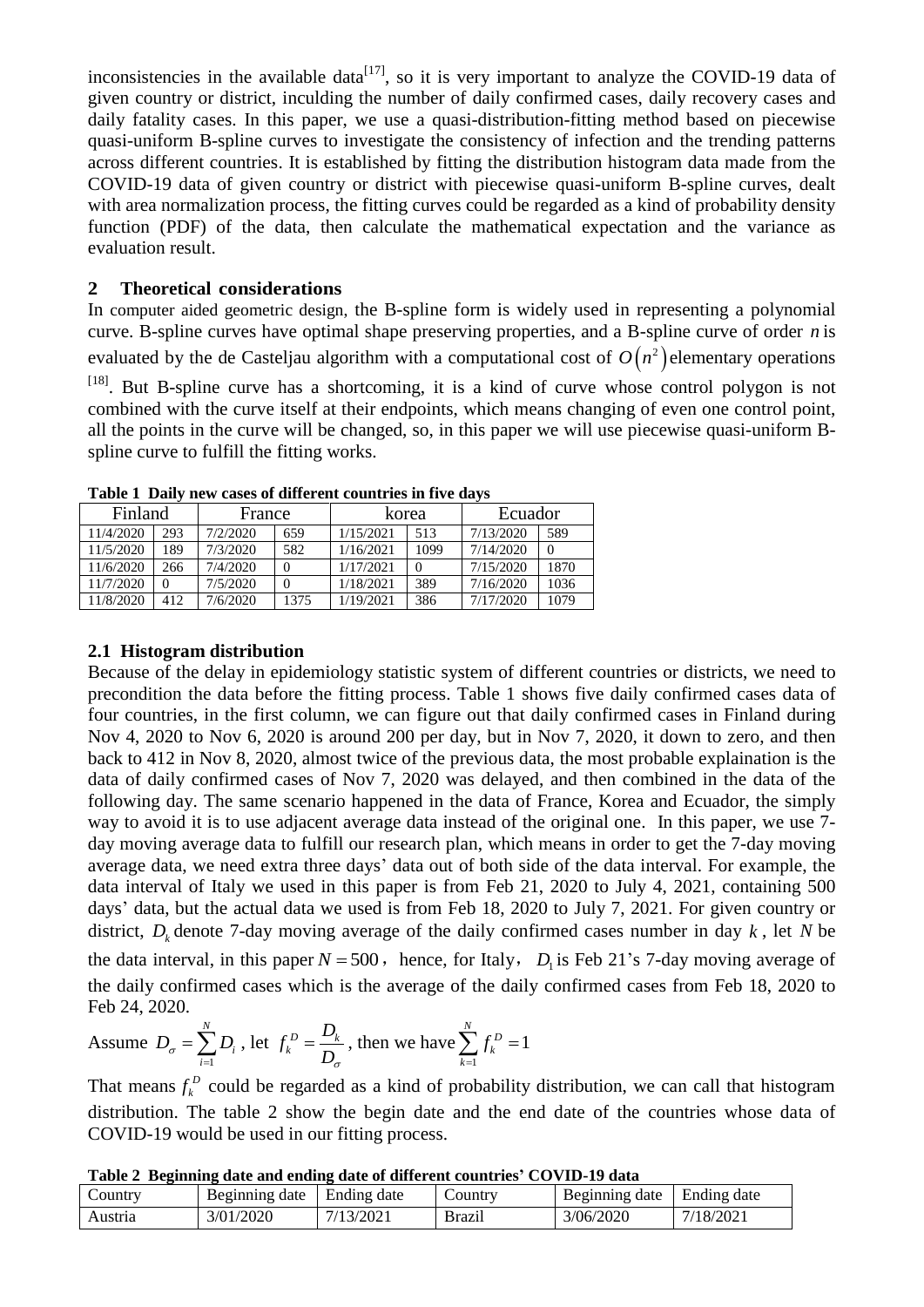| Canada        | 2/28/2020 | 7/11/2021 | Chile      | 3/04/2020 | 7/16/2021 |
|---------------|-----------|-----------|------------|-----------|-----------|
| US            | 2/29/2020 | 7/12/2021 | Denmark    | 3/02/2020 | 7/14/2021 |
| France        | 2/26/2020 | 7/09/2021 | German     | 2/29/2020 | 7/12/2021 |
| India         | 3/02/2020 | 7/14/2021 | Iran       | 2/19/2020 | 7/02/2021 |
| <b>Israel</b> | 3/06/2020 | 7/18/2021 | Italy      | 2/21/2020 | 7/04/2021 |
| Japan         | 1/29/2020 | 6/11/2021 | Korea      | 2/17/2020 | 6/30/2021 |
| Lebanon       | 2/26/2020 | 7/09/2021 | Philippine | 3/07/2020 | 7/19/2021 |
| Poland        | 3/04/2020 | 7/16/2021 | Portugal   | 2/24/2020 | 7/07/2021 |

## **2.2 Piecewise Quasi-uniform B-spline curve**

For those histogram distribution data  $f_k^D$  $f_k^D$ , it could be simulated with a function  $P(x)$ , which has all the properties of probability density function (PDF), thus the histogram distribution data  $f_k^D$  $f_k^D$  could be analyzed from the respective of probability theory. In this paper, we fit  $f_k^D$  $f_k^D$  with piecewise quasiuniform B-spline curve, which is more flexible in curve modeling. Piecewise quasi-uniform B-spine curve is a kind of parameter curve (here the parameter denote as  $t \in [0,1]$ ), it is gotten from uniform B-spline curve. First, we give the base functions of quintic quasi-uniform B-spline curves defined on interval  $[0,1]$ , whose node vector is dividing  $[0,1]$  into ten subintervals evenly, denote them as  $\tilde{N}_i$ ,  $i = 0, 1, \dots 14$ , the concrete expression of those base functions  $\tilde{N}_i$  could be found in the

appendix. Second, we define the base functions of piecewise quasi-uniform B-spline as:  
\n
$$
N_i(t) = \begin{cases} \tilde{N}_i \left( \frac{t}{\omega} \right) & t \in [0, \omega) \\ 0 & t \in [\omega, 1] \end{cases} \qquad i = 0, 1, \dots 13, \qquad N_{14}(t) = \begin{cases} \tilde{N}_{14} \left( \frac{t}{\omega} \right) & t \in [0, \omega) \\ \tilde{N}_0 \left( \frac{1-t}{1-\omega} \right) & t \in [\omega, 1] \end{cases}
$$

$$
N_i(t) = \begin{cases} 0 & t \in [0, \omega) \\ \tilde{N}_{i-14} \left( \frac{1-t}{1-\omega} \right) & t \in [\omega, 1] \end{cases} \quad i = 15, \cdots, 28, \text{ where } \omega \in (0, 1) \text{ is the segmentation point.}
$$

Assume  $C_i$ ,  $i = 0, 1, \dots 28$  are the points in two-dimensional plane, then the definition of quintic piecewise quasi-uniform B-spline curve is:

$$
B(t) = \sum_{i=0}^{28} N_i(t) C_i \qquad t \in [0,1].
$$
 (1)

Where  $C_i$  are called control points of the curve defined by equation (1).

## **3 Fitting process**

For given data  $f_k^D$  $f_k^D$ , find a quintic piecewise quasi-uniform B-spline curve  $B(t) = \sum N_i(t)$ 28  $=\sum_{i=0}^{8} N_i(t) C_i$  $B(t) = \sum_{i=1}^{n} N_i(t) C_i$  to fitting those data. The most important part is to calculate unknown control points *Ci* .

#### **3.1 Least square approximation method**

In this paper, we use the least square approximation to deal with this problem. First, parameterize those data  $f_k^D$  $f_k^D$  by cumulative chord length parameterization method to match a parameter  $t_k$  for every  $f_k^D$  $f_k^D$ , thus we get a parametric sequence  $0 = t_1 < \cdots t_k < \cdots < t_N = 1$ . Second, assume  $\overline{P}_k = (k, f_k^D)$ ,  $k = 1, 2, \dots N$ , then build a vector equation group which has N equations to solve the unknown control points *Ci* :

$$
B(t_k) = \sum_{i=0}^{28} N_i(t_k) C_i = \overline{P}_k, \quad k = 1, 2, \cdots N.
$$
 (2)

Equation (2) could be solved as: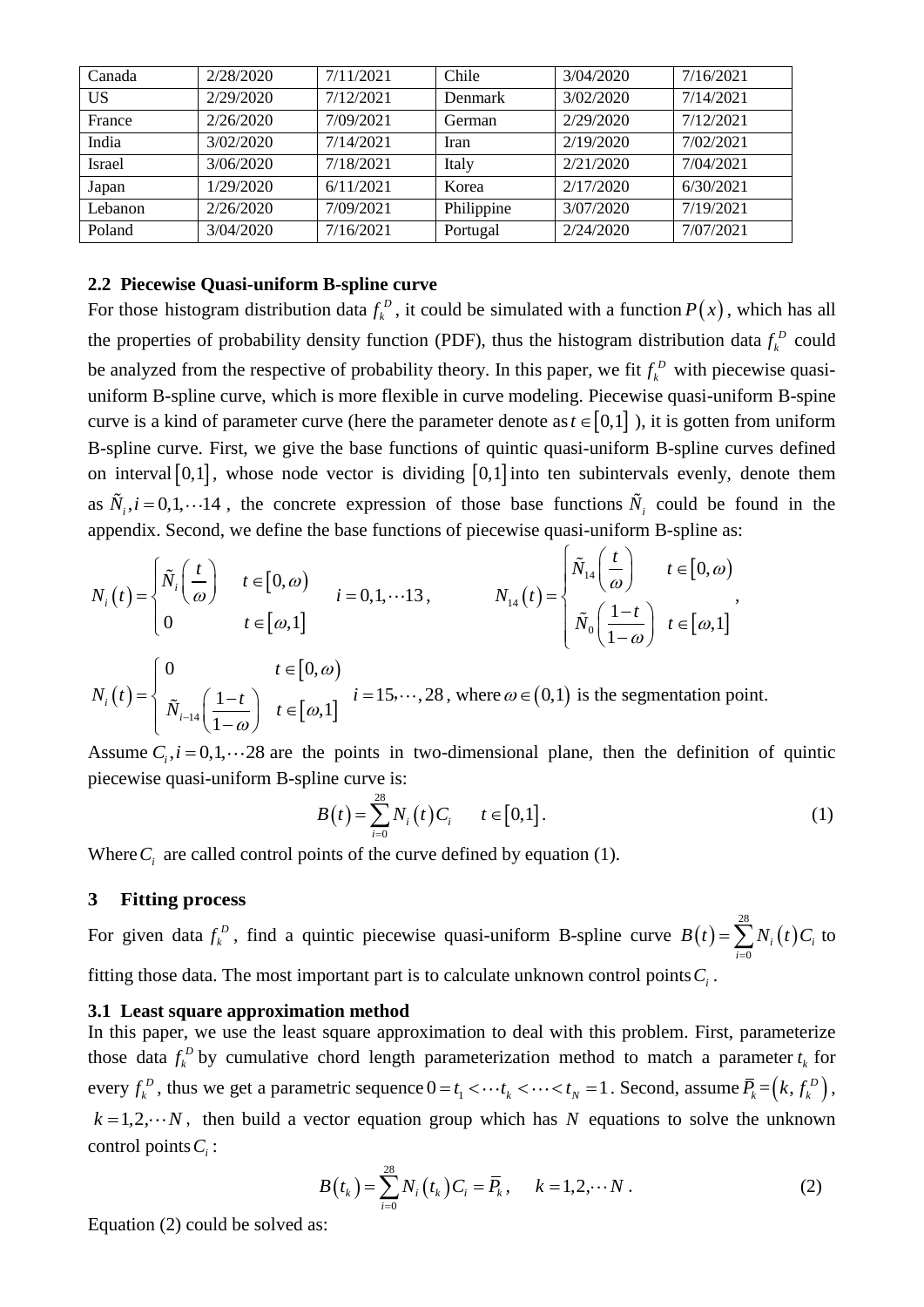$$
\phi^{T} \phi \begin{bmatrix} C_{0} \\ C_{1} \\ \vdots \\ C_{28} \end{bmatrix} = \phi^{T} \begin{bmatrix} \overline{P}_{0} \\ \overline{P}_{1} \\ \vdots \\ \overline{P}_{N} \end{bmatrix}, \text{ where } \phi = \begin{bmatrix} N_{0}(t_{1}) & N_{1}(t_{1}) & \cdots & N_{28}(t_{1}) \\ N_{0}(t_{2}) & N_{1}(t_{2}) & \cdots & N_{28}(t_{2}) \\ \vdots & \vdots & & \vdots \\ N_{0}(t_{N}) & N_{1}(t_{N}) & \cdots & N_{28}(t_{N}) \end{bmatrix}.
$$
 (3)

In order to decide the segmentation point  $\omega$ , we need to figure out how to evaluate the goodness of a fitting result. Being a parameter fitting curve,  $B(t)$  need to be discretized into a standard discrete signal  $\overline{B}_k$  to match with  $f_k^D$  $f_k^D$ . Divide parameter interval  $(0,1)$  into *n* uniform parts  $(n \gg N)$ , then get a discrete signal sequence  $B_i = (B_i^x, B_i^y), i = 1, 2, \dots n$ . The x-coordinate of  $\overline{P}_k$  is k, then we have:  $\overline{B}_k = B_{k'}^y$ , if  $B_{k'}^x = \max\{B_i^x < k\}$  $B_{k'}^x = \max_i \left\{ B_i^x < k \right\}$   $k = 1, 2, \dots N$ . After that, we evaluate the goodness of the simulation result with mean square deviation (MSE), calculated as:

$$
MSE\left(\overline{B}, f^{D}\right) = \frac{\sum_{i=1}^{N} \left(\overline{B}_{i} - f_{i}^{D}\right)^{2}}{N}.
$$
\n(4)

Denote the standard discrete signal  $\bar{B}$  which is gotten with the segmentation point  $\omega'$  as  $\bar{B}^{\omega'}$ , then the best segmentation point  $\omega$  could be decided like:<br>  $\omega = \omega' \min_{\omega} M$ .

$$
\omega = \omega' \Big| \min_{\omega' \in (0,1)} MSE\Big(\overline{B}^{\omega'}, f^D\Big) \tag{5}
$$

## **3.2 Quasi-distribution**

The fitting signal  $\overline{B}_k$  is an approximation to the histogram distribution  $f_k^D$  $f_k^D$ , thus the sum of  $\overline{B}_k$  may not be 1. Nevertheless, we can fulfill it through an adjustment factor  $\gamma$ , as:

$$
\gamma = 1 / \sum_{k=1}^{N} \overline{B}_k \tag{6}
$$

Let  $\tilde{B}_k = \gamma \bar{B}_k$ , then,  $\tilde{B}_k$  satisfy the property of probability density function, but its expression is not like any existed probability density functions, we can call that quasi-distribution.

#### **3.3 Experimental result**

In this paper, we investigated eighteen countries' COVID-19 data with the data interval of 500 days, table 2 shows the beginning date and the ending date of each country, and the fitting of the quasidistribution result show as the following figures. In those figures, the green colored signal denote 7 day moving average of the original data (called histogram data), including daily confirmed cases, daily recovery cases, and daily fatality cases, then with the algorithm just presented, we get the corresponding quasi-distribution fitting of those data, finally, we put those curves of quasi-distribution fitting together, to find the inner trend of the pandemic. Figure 1 shows the experimental result of Austria, in figure 1 (a), the red curve is the quasi-distribution fitting of the histogram data of daily confirmed cases, based on previous definition, it could be regarded as the probability density function of daily confirmed cases if it was assumed as random variable, in figure 1 (a), we can see, the quasi-distribution curve fitting the histogram data of daily conformed cases perfectly. Similarly, in figure 1 (b), the blue curve is the quasi-distribution fitting of the histogram data of daily recovery cases, in figure 1 (c), the black curve is the quasi-distribution simulation of the histogram data of daily fatality cases. In figure 1 (d), we put three fitting curves in the same coordinate, apparently they both have three peaks, but at the first peak, the fatality curve is higher than the other two, at the second peak, no obviously difference, but at the third peak, the fatality curve is quite lower than the other two, is that mean, with the time going on, even in the situation of the virus mutation, the case fatality rate of the COVID-19 is keep on declining? Or this situation only occurs in Austria, and the data of more countries need to be analyzed.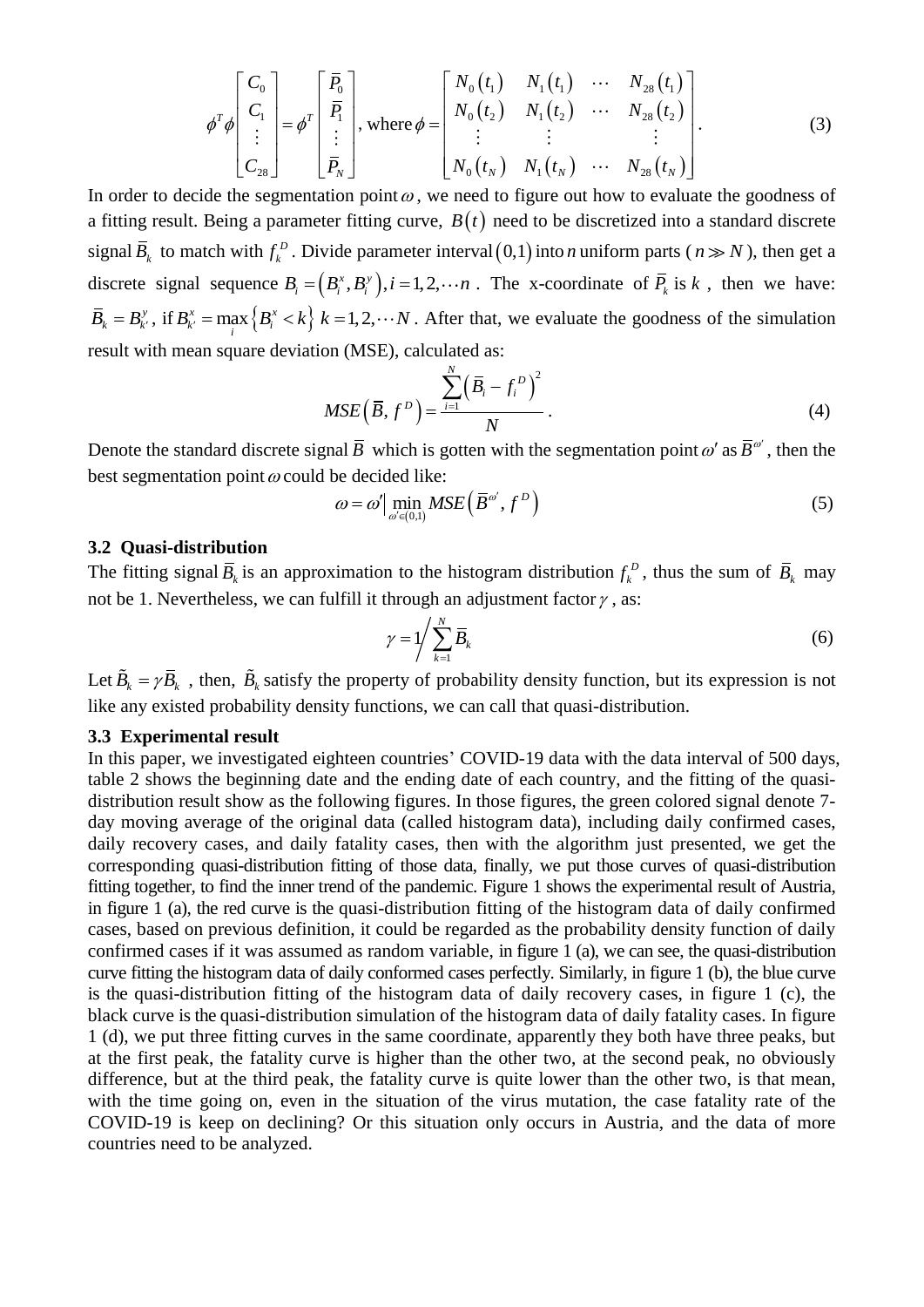

**Fig. 1.** Histogram data and quasi-distribution fitting of Austria

In figure 2, we made the same procedures on the data of Brazil, but the result seems not like that of Austria's, especially in figure 2 (d), the fatality peak around day 400, seems quite higher than the previous peak around day 100, but the trend of quasi-distribution fitting curves of daily confirmed cases and daily recovery cases are still quite similarly, so more countries' data need to be counted.



**Fig. 2.** Histogram data and quasi-distribution fitting of Brazil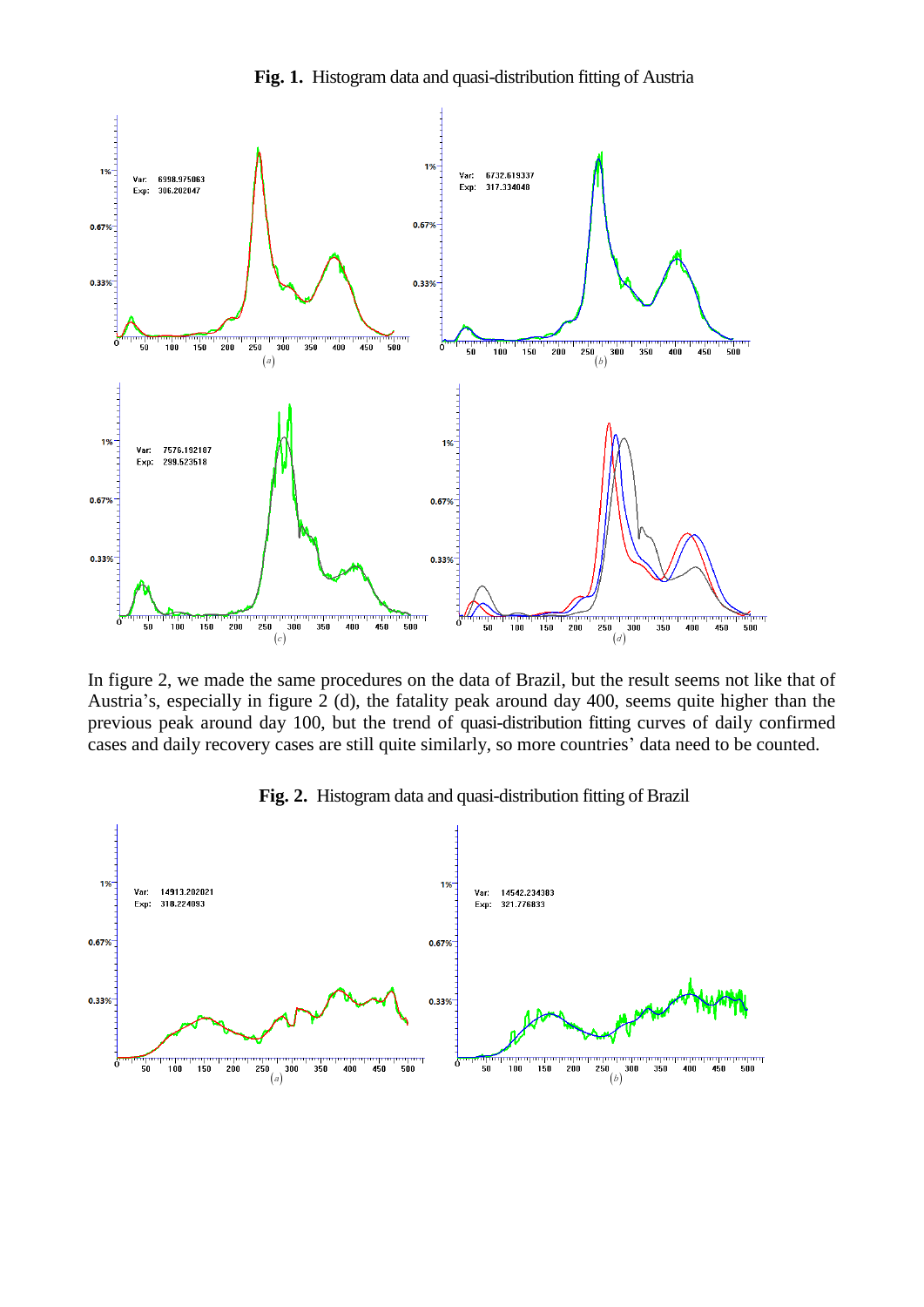

Figure 3 shows the experimental result of Canada, it shows the same result like Austria's, in figure 3 (d) the third peak of the fatality curve is much lower than that of the daily confirmed cases and daily recovery cases, and in figure 3 (b), around day 140 there is a booming of the daily recovery cases, apparently it was not because of the suddenly increasing of the medical system, but the releasing of accumulated data, that is why we do not using the histogram data (7-day moving average data) to discover the inner trend of the pandemic, but the corresponding quasi-distribution fitting curves.



**Fig. 3.** Histogram data and quasi-distribution fitting of Canada

Figure 4 is the situation of Chile, demonstrate the same result of Austria and Canada, the peak of fatality curve in the later time are obviously lower than the peaks of daily confirmed cases and daily recovery cases, showing the trend of case fatality rate declining, and based on the value of "Var" (denote the variance of the quasi-distribution fitting curve) in (a), (b), (c), the pandemic mode of Chile is quite similar to Brazil rather than Austria and Canada, maybe it is because they are both located in South America and their geographical location is the same as the climatic environment, affecting Figure 4 is the situation of Chile, demonstrate the same result of Austr fatality curve in the later time are obviously lower than the peaks of dail recovery cases, showing the trend of case fatality rate declining, and b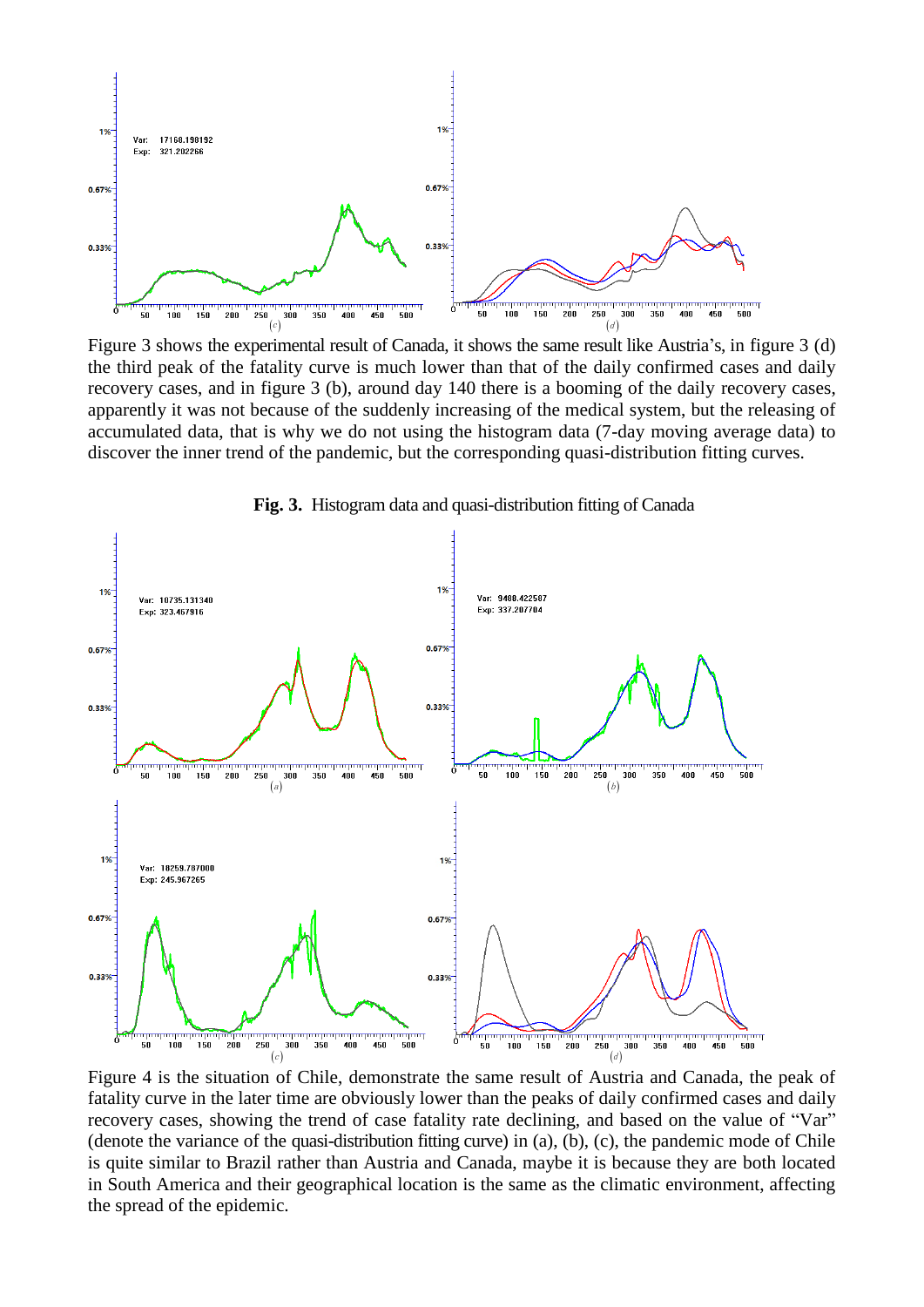

**Fig. 4.** Histogram data and quasi-distribution fitting of Chile

Figure 5, figure 6, figure 7, figure 8, figure 9, figure 10 show the fitting results of epidemic data in Denmark, France, German, Italy, Iran and US respectively, and they are almost the same of that in Austria and Canada, which demonstrated the fact that the third peak of quasi-distribution fitting curve made by daily fatality cases declined obviously. Accordingly, it means that with the spread of the epidemic, the fatality rate has decreased obviously.



**Fig. 5.** Histogram data and quasi-distribution fitting of Denmark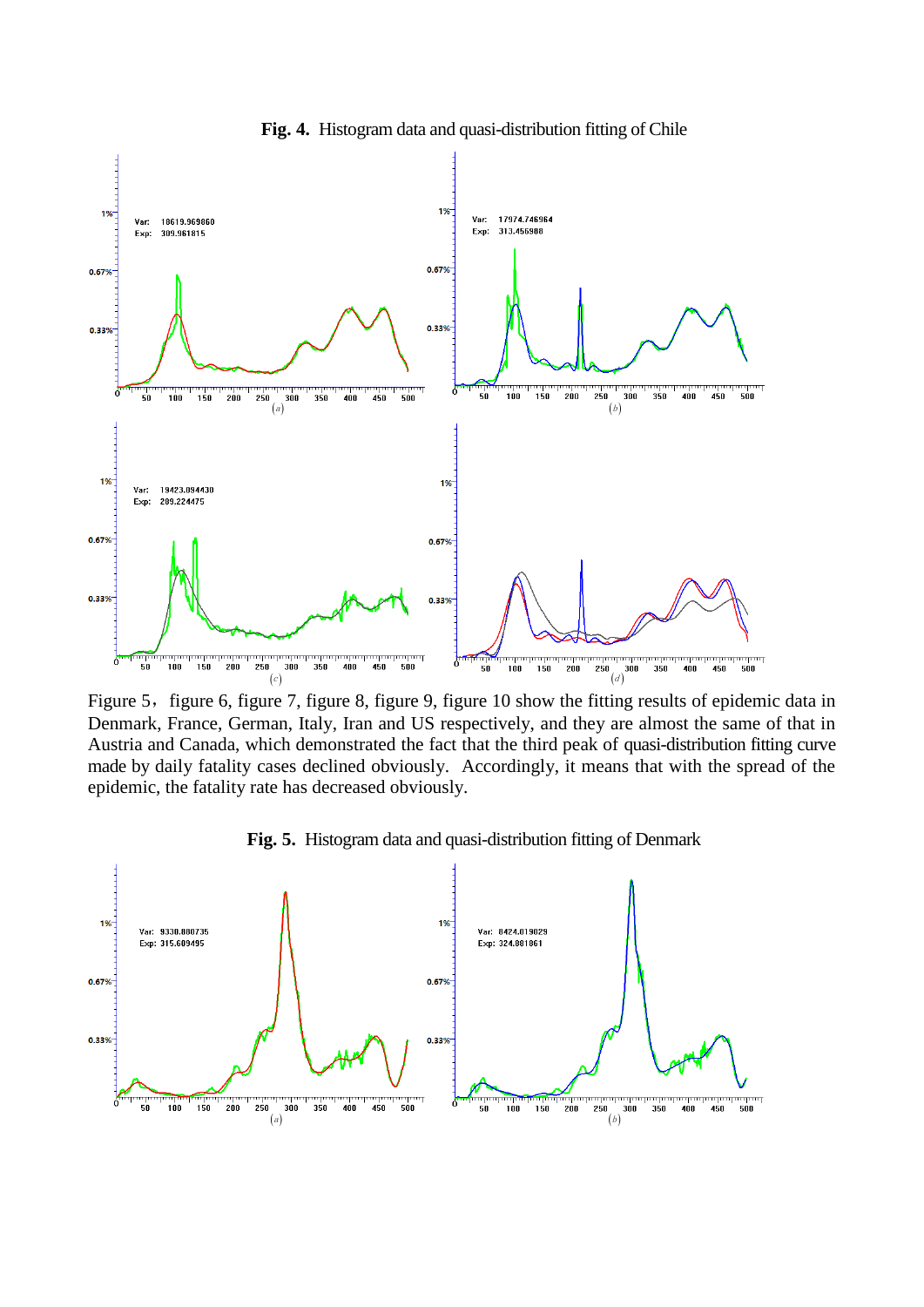

**Fig. 6.** Histogram data and quasi-distribution fitting of France



**Fig. 7.** Histogram data and quasi-distribution fitting of German

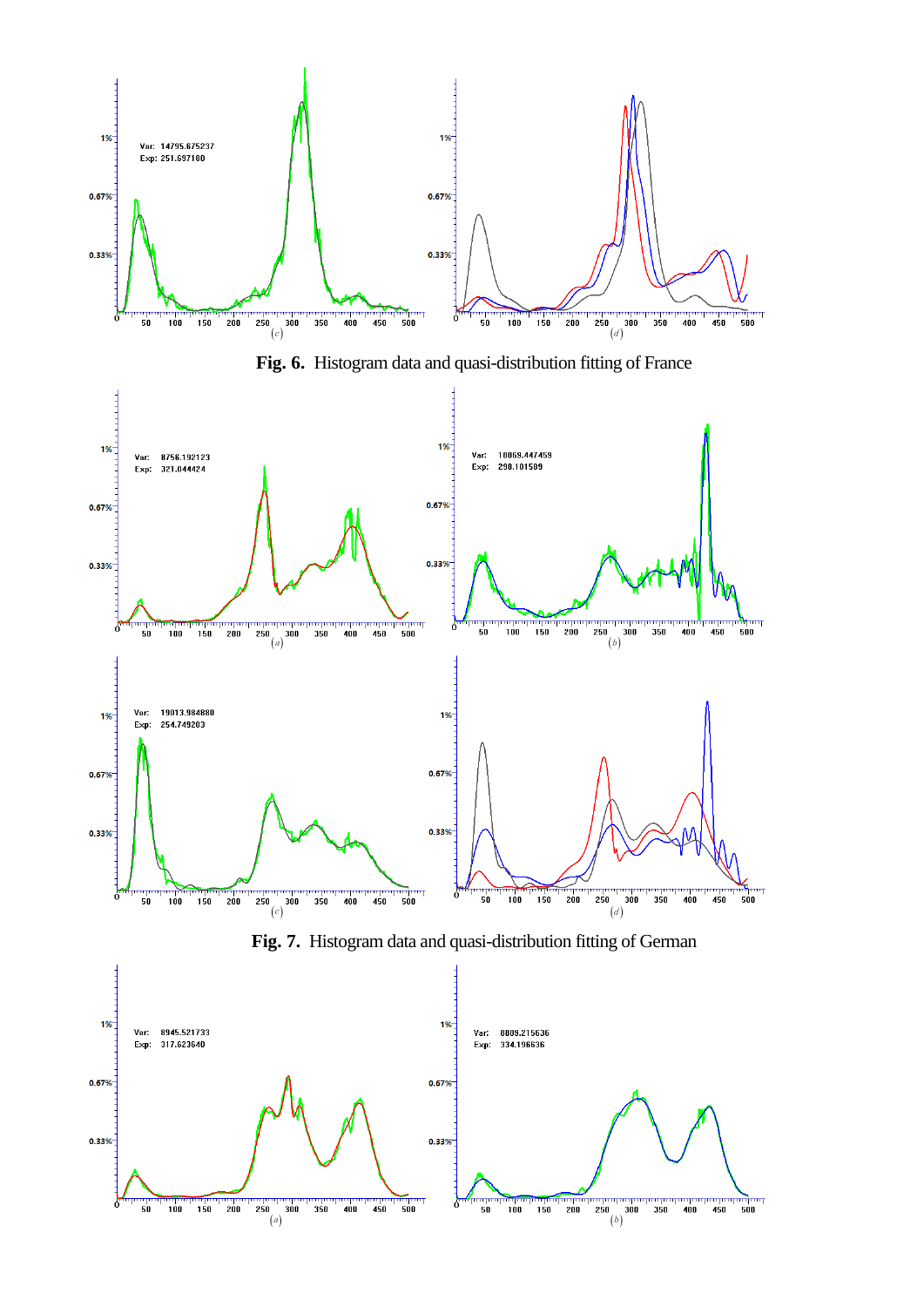

**Fig. 8.** Histogram data and quasi-distribution fitting of Italy



**Fig. 9.** Histogram data and quasi-distribution fitting of Iran

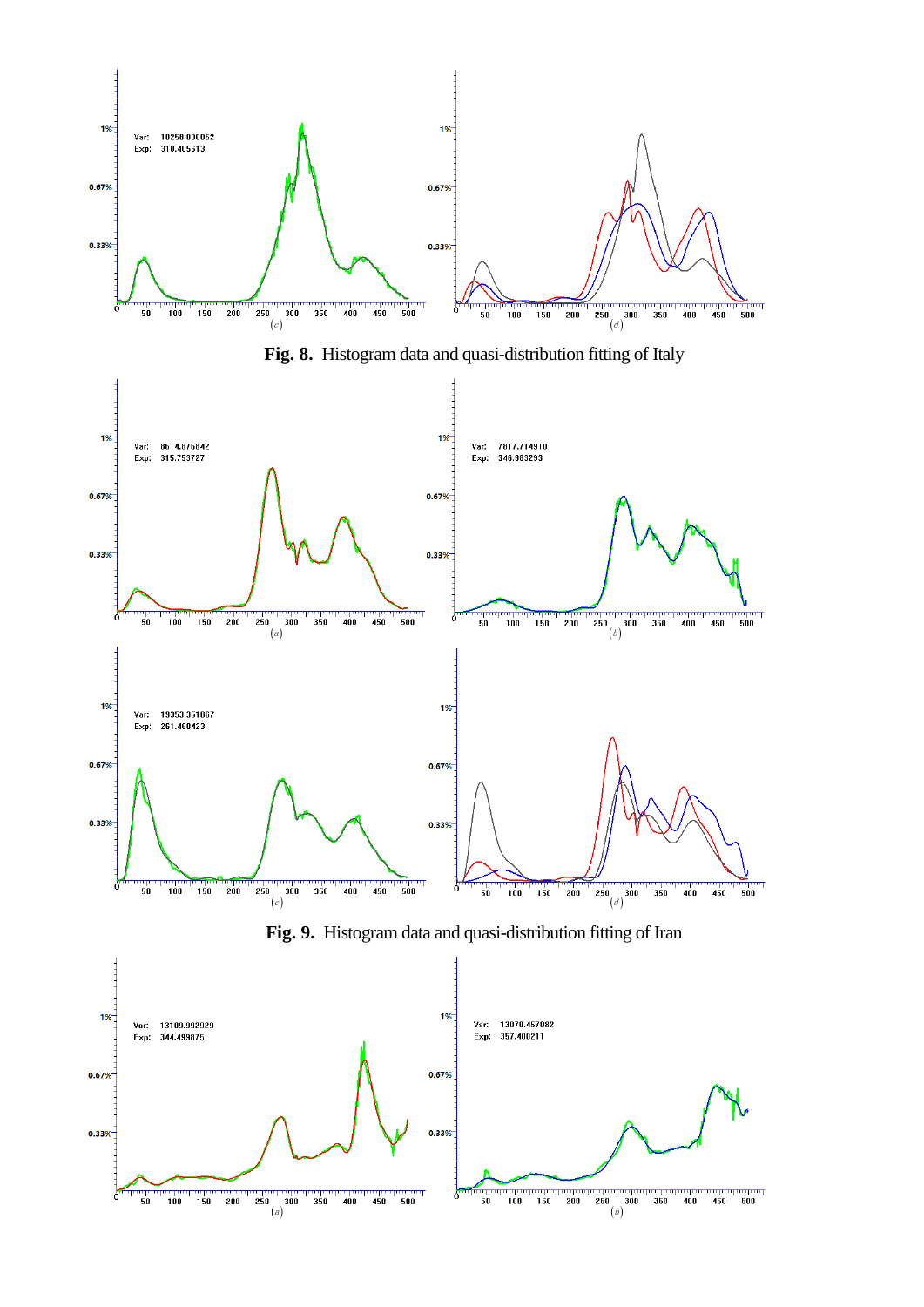

**Fig. 10.** Histogram data and quasi-distribution fitting of US



Figure 11 shows the fitting result of India, from (a), (b), (c) of the figure 10, we can see no matter daily confirmed cases, daily recovery cases or daily fatality cases, the histogram data and their corresponding quasi-distribution fitting curves both only have two peaks, it not means the COVID-19 rarely spread during the early 50~70 days, it just because the data around day 200 and day 430 (about the two peak points of abscissa) are too large to make the early days' data obviously. In figure 11 (d) we can find out the second peak of quasi-distribution fitting curve of daily fatality is lower than that of daily confirmed cases, it shows the declining of fatality rate of the pandemic. The same is true in Poland, show in figure 12.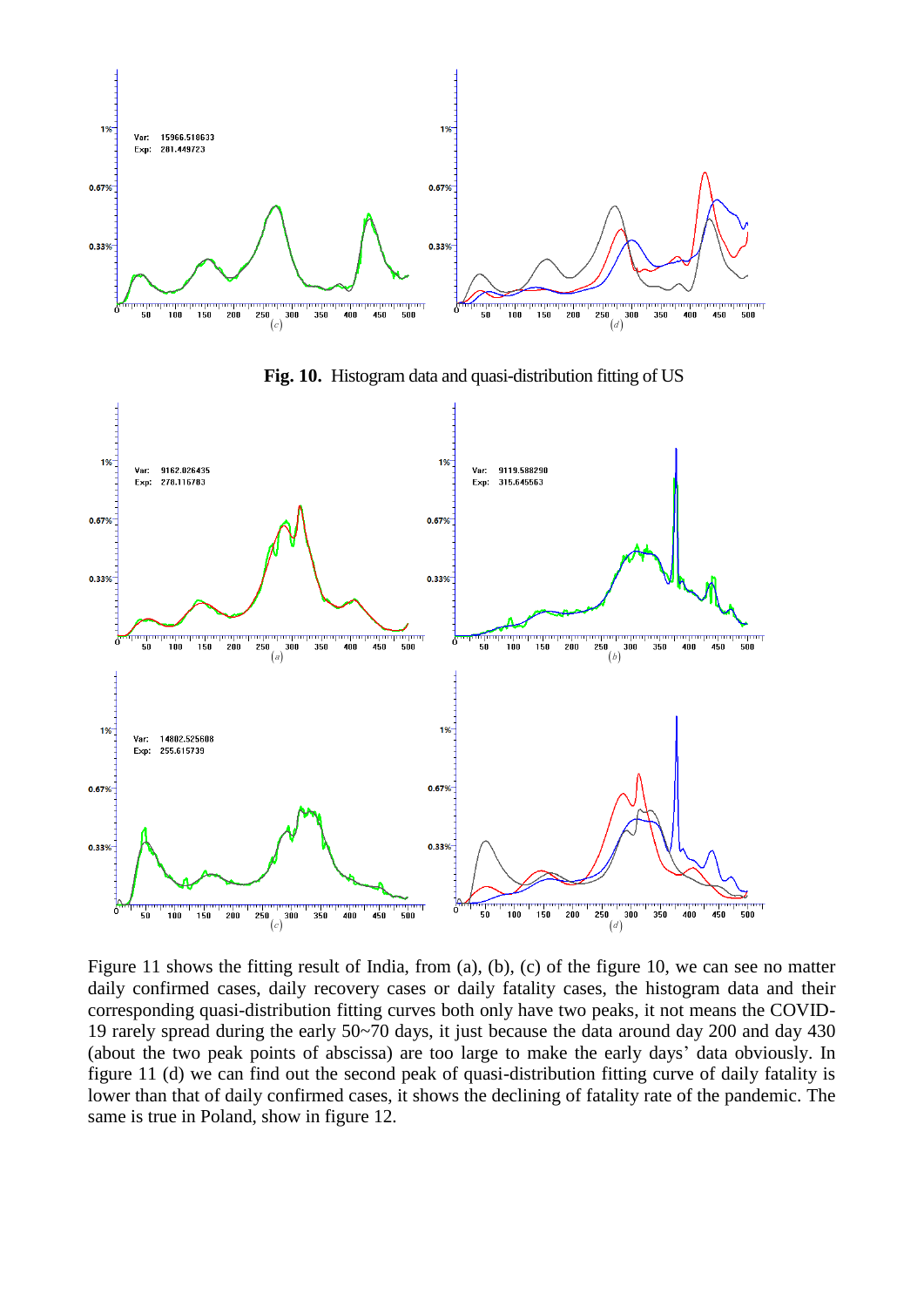

**Fig. 11.** Histogram data and quasi-distribution fitting of India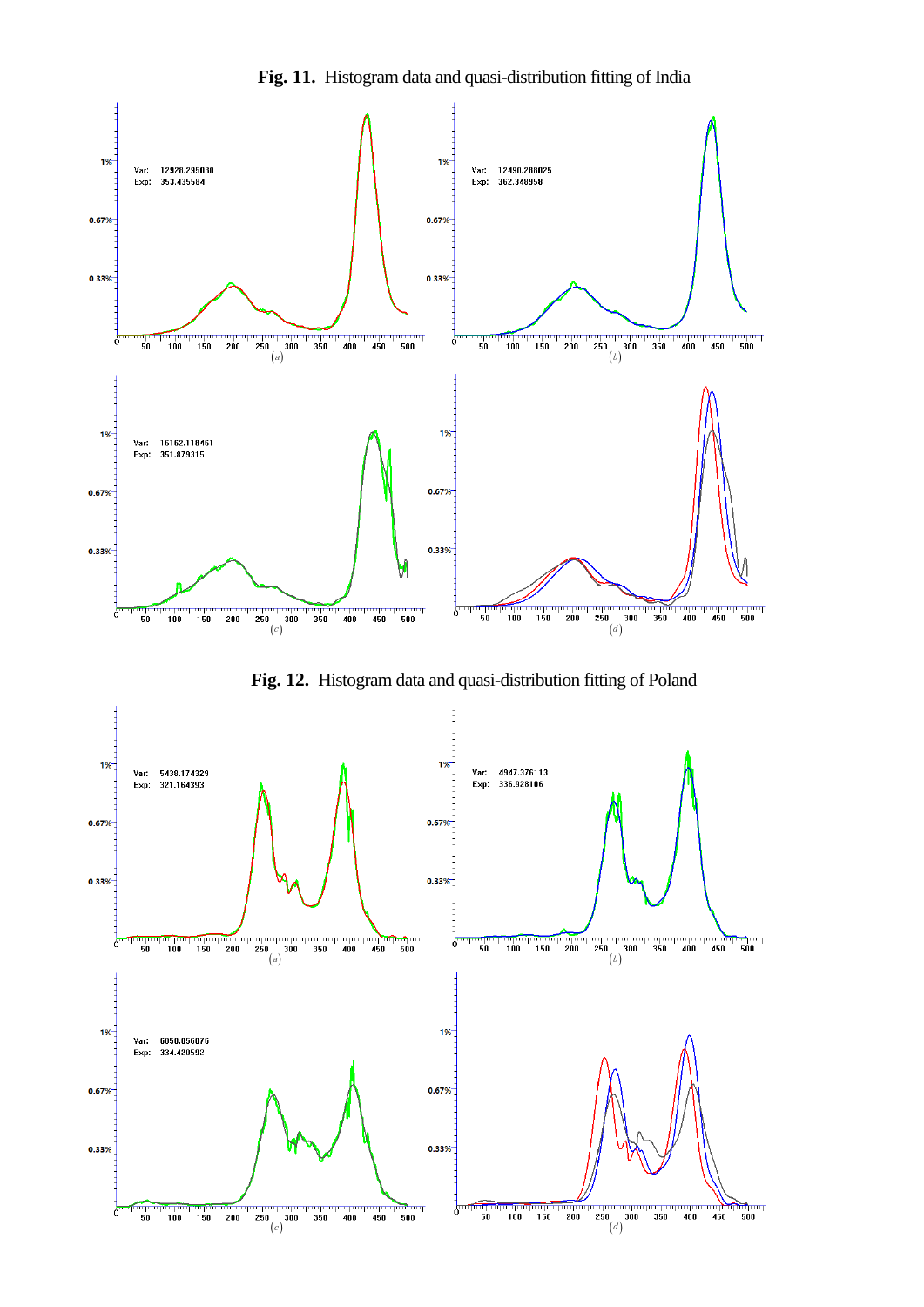Figure 13 shows the fitting result of Israel, based on figure 13(d) even though the last peak of quasidistribution fitting curve of daily fatality is lower than that of daily confirmed cases, but not very obviously, so does the peak before the last one, therefore, we should discreetly draw a conclusion that with the time going on the mortality rate has not increased in Israel. The epidemic situation in Japan and Philippines are similar, show in figure 14 and figure 15 respectively.



**Fig. 13.** Histogram data and quasi-distribution fitting of Israel

**Fig. 14.** Histogram data and quasi-distribution fitting of Japan

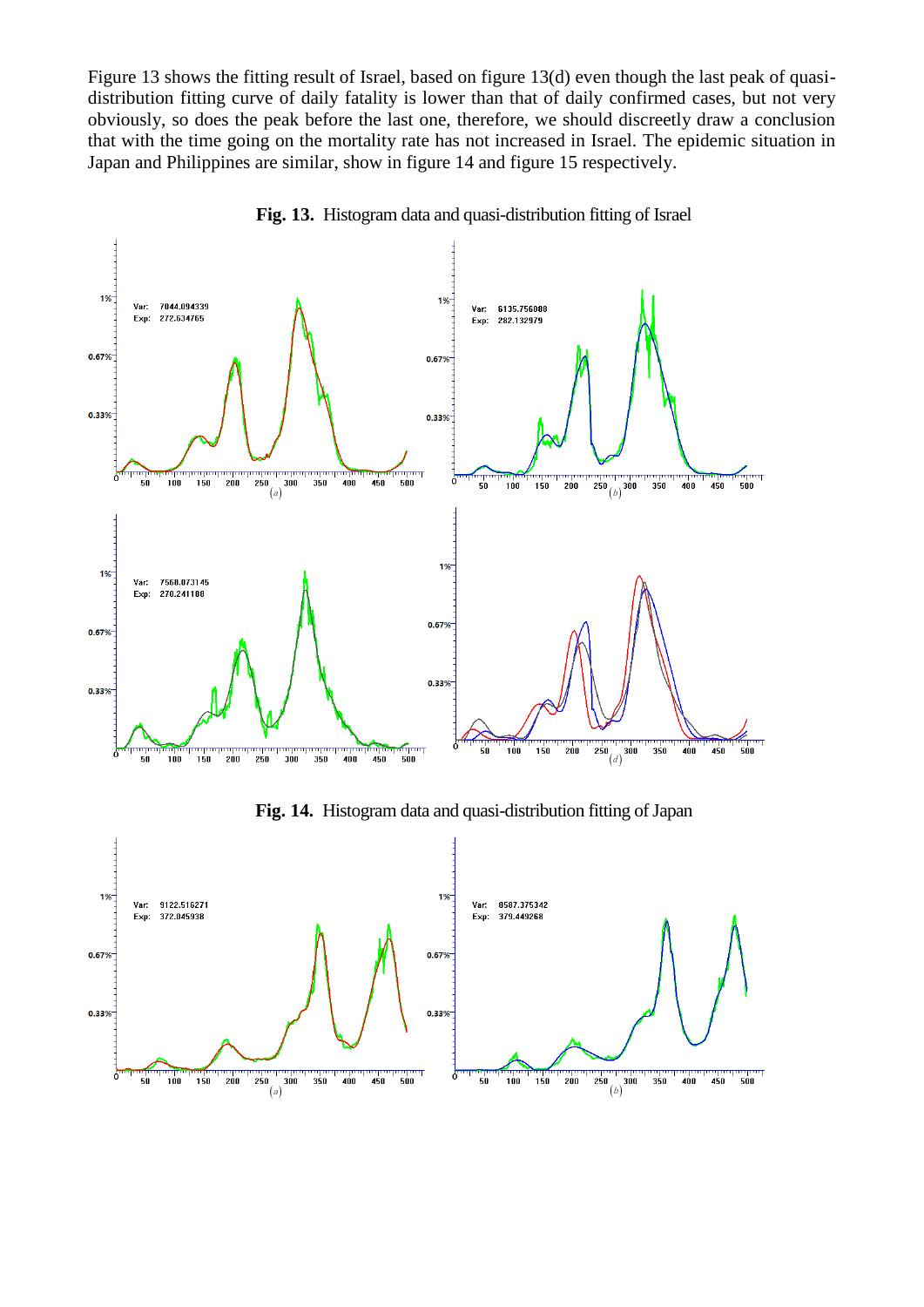

**Fig. 15.** Histogram data and quasi-distribution fitting of Philippines



Figure 16 shows the fitting result of Korea, based on figure 16 (d), the penultimate peak of quasidistribution fitting curve of daily fatality is much higher than the other two fitting curves, but at the last peak, the quasi-distribution fitting curve of daily fatality is obviously lower, which means the case fatality rate is declining at last. The epidemic situation in Lebanon and Portugal are similar, show in figure 17 and figure 18 respectively. The integral is simple to the penultin ve of daily fatality is much higher than the other two fitting stribution fitting curve of daily fatality is obviously lower eclining at last. The epidemic situation in Lebanon and P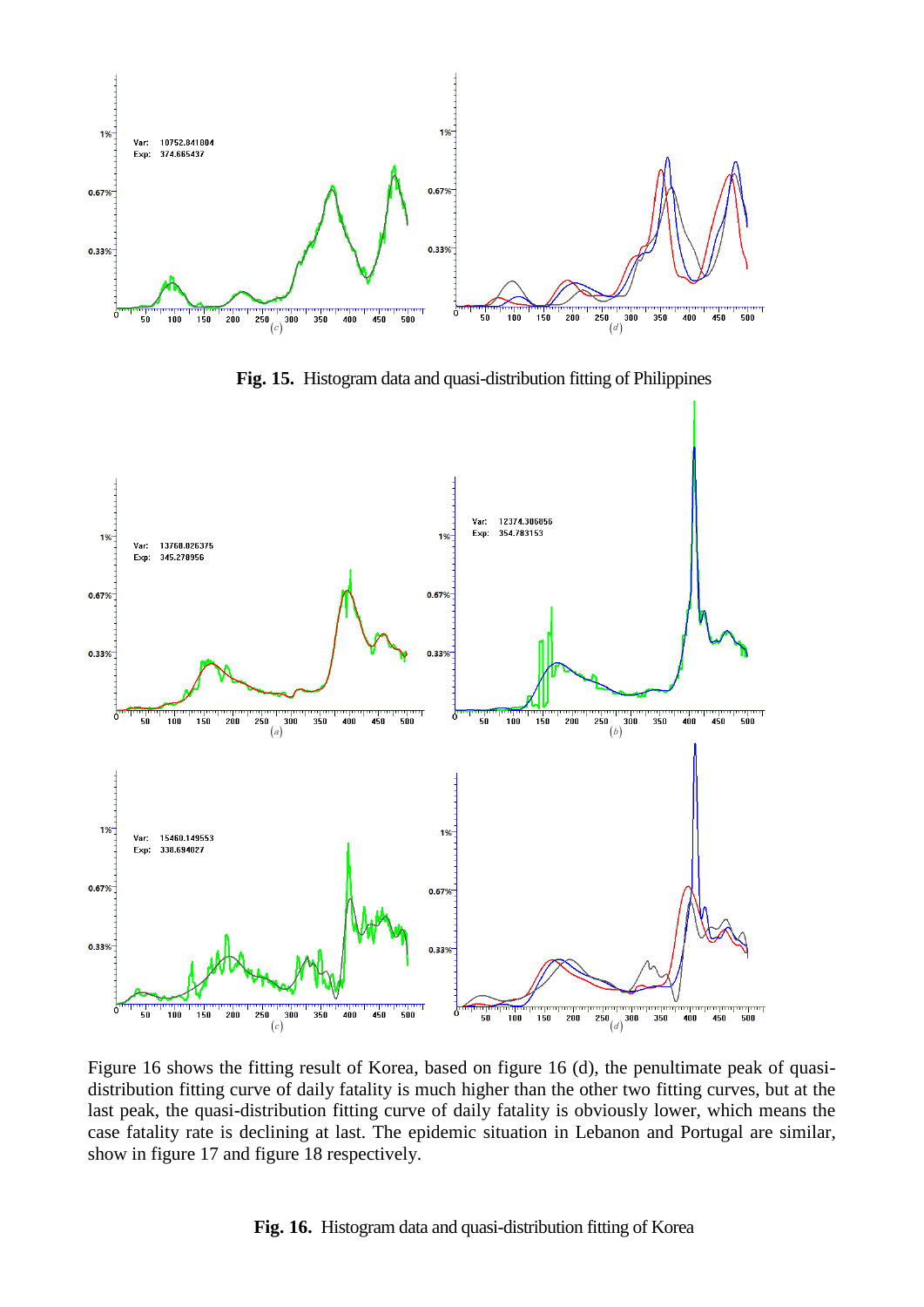

**Fig. 17.** Histogram data and quasi-distribution fitting of Lebanon

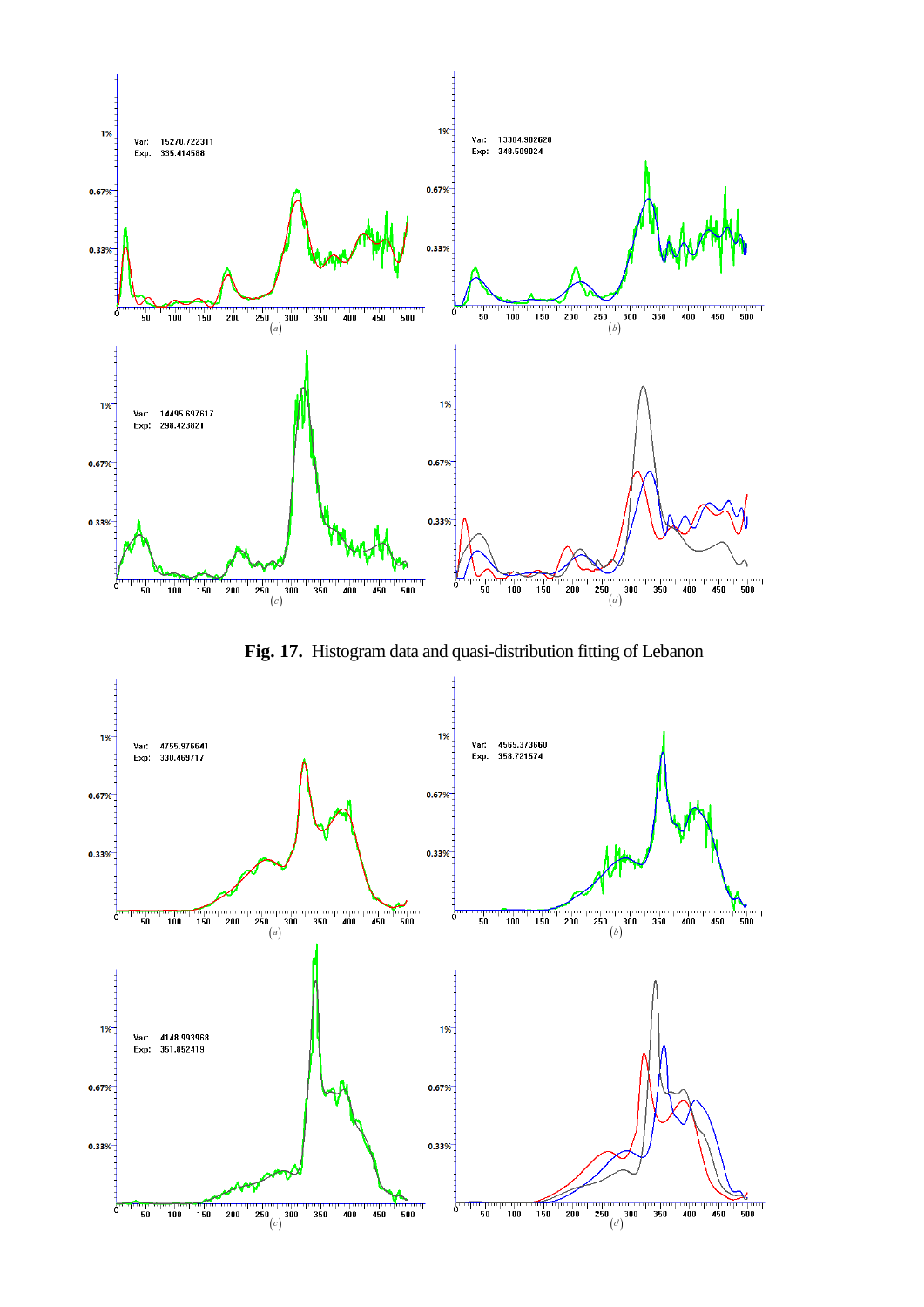

**Fig. 18.** Histogram data and quasi-distribution fitting of Portugal

## **4 Conclusion**

In this paper, we build a new way, called QDF method to evaluate the spread of the epidemic caused by COVID-19 based on piecewise quasi-uniform B-spline curves. By fitting the distribution histogram data made from the daily confirmed cases, daily recovery cases and daily fatality cases of eighteen countries, we come to a conclusion that with the spread of the epidemic, even in the situation of the virus mutation, the case fatality rate of the COVID-19 is keep on declining. From the fitting results, the shape of the fitting curves of daily recovery cases, are much similar to the fitting curves of daily confirmed cases, showed in figure 1 (a), (b), figure 2 (a), (b), figure 3 (a), (b), figure 5 (a), (b), figure 7 (a), (b), figure 8 (a), (b), figure 9 (a), (b), figure 11(a), (b), figure 12 (a), (b), figure 13 (a), (b), figure 14 (a), (b), figure 16 (a), (b), figure 17 (a), (b), figure 18 (a), (b), and the corresponding fitting curves of daily recovery cases just certain days delay comparing with their daily confirmed cases fitting curves, which means the treatment of the epidemic caused by COVID-19 has stabilized, and in the near future, which is quite soon, the world will reopen. <sup>(*c*)</sup><br> **4 Conclusion**<br> **In this paper, we build a new way, called QDF method to evaluate caused by COVID-19 based on piecewise quasi-uniform B-spline curve histogram data made from the daily confirmed cases, daily reco** 

#### **Acknowledgement**

We would like to thank the website of Toutiao and QQ, two of the biggest news website in China supply the data of the pandemic, their professional employee collected the epidemic data of almost every country from WHO, since outbreak of the epidemic.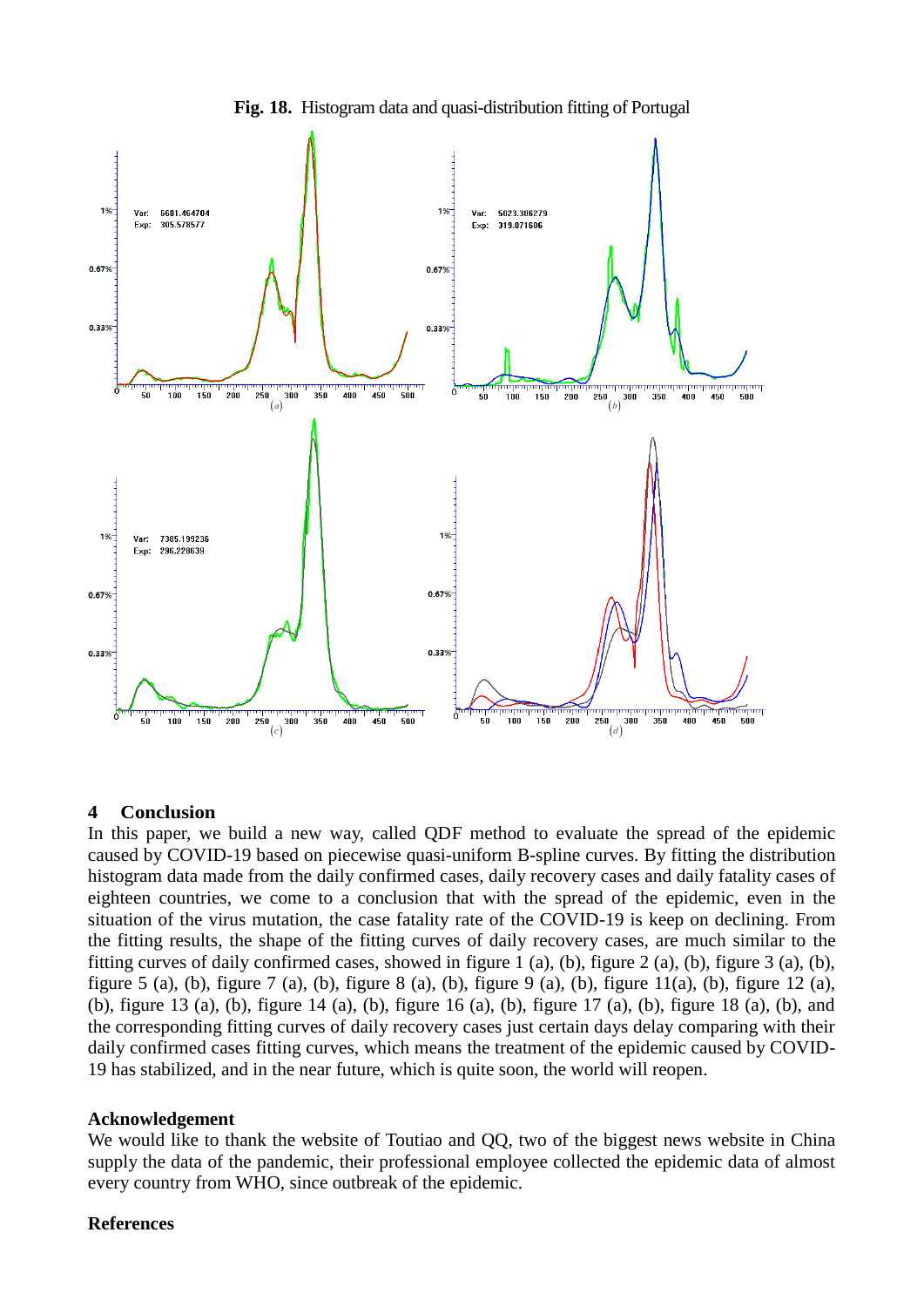- 1. Zhu, N. et al, A novel coronavirus from patients with pneumonia in China, 2019, The New England Journal of Medicine, 382, 727–733, 2020.
- 2. Zhou, P. et al, A pneumonia outbreak associated with a new coronavirus of probable bat origin, Nature, 579, 270–273, 2020.
- 3. Krammer Florian, SARS-CoV-2 vaccines in development, Nature, 586, 516–527, 2020.
- 4. Rockx B. et al, Comparative patheogenesis of COVID-19, MERS, and SARS in a nonhuman primate model. Science, 368, 1012–1015, 2020.
- 5. Salahudeen A. et al, Progenitor identification and SARS-CoV-2 infection in human distal lung organoids. Nature, 588, 670–675, 2020.
- 6. Wolfer R. et al, Virological assessment of hospitalized patients with COVID-2019. Nature, 581, 465–469, 2020.
- 7. Williamson E. et al, Factors associated with COVID-19-related death using OpenSAFELY. Nature, 584, 430–436, 2020.
- 8. Gianicolo E. et al, Gender specific excess mortality in Italy during the COVID-19 pandemic accounting for age. European Journal of Epidemiology, 52(3-4), pp. 441–452, 2021.
- 9. Maness S. et al, Social determinants of health and health disparites: COVID-19 exposures and mortality among African American people in the United States. Public Health Reports, 136, 18–22, 2021.
- 10. Lavezzo E. et al, Suppression of a SARS-CoV-2 outbreak in the Italian municipality of Vo'. Nature, 584, 425–429, 2020.
- 11. Chang S. et al, Mobility nextwork models of COVID-19 explain inequities and inform reopening. Nature, 589, pp. 82–87, 2021.
- 12. Hao X. et al, Reconstruction of the full transmission dynamics of COVID-19 in Wuhan. Nature, 584, 420–424, 2020.
- 13. Hsiang S. et al, The effect of large-scale anti-contagion policies on the COVID-19 pandemic. Nature, 584, 262–267, 2020.
- 14. Flaxman S. et al, Estimating the effects of non-pharmaceutical interventions on COVID-19 in Europe. Nature, 584, 257–261, 2020.
- 15. Plumper T. et al, The pandemic predominantly hits poor neighbourhoods? SARS-CoV-2 infections and COVID-19 fatalites in German districts. The European Journal of Public Health, 30, 1176–1180, 2020.
- 16. Pisot S. et al, Maintaining everyday life praxis in the time of COVID-19 pandemic measures (ELP-COVID-19 survey). The European Journal of Public Health, 30, 1181–1186, 2020.
- 17. O'Driscoll M. et al, Age-specific mortality and immunity patterns of SARS-CoV-2. Nature, ?, 262–267, 2021.
- 18. Wang, Y.D., Hu, B.F., Xi, P. & Xue, W., A note on variable upper limit integral of Bezier curve. Advanced Science Letters, 4(8-10), pp. 2986–2990, 2011.

### **Appendix**

**Appendix**  
\nAssuming 
$$
T_i = t - i \times 0.1
$$
  $i = 0, 1, \dots, 10$ , then:  
\n
$$
\tilde{N}_0 = \begin{cases}\n-10^5 T_1 \ t \in [0, 0.1) \\
0 \quad \text{otherwise}\n\end{cases}
$$
\n
$$
\tilde{N}_1 = \begin{cases}\n10^4 \left(10T_0 T_1^4 + 5T_0 T_1^3 T_2 + \frac{5}{2} T_0 T_1^2 T_2^2 + \frac{5}{4} T_0 T_1 T_2^3 + \frac{5}{8} T_0 T_2^4\right) \ t \in [0, 0.1) \\
-6250 T_2^5 \ t \in [0.1, 0.2)\n\end{cases}
$$
\n
$$
\tilde{N}_1 = \begin{cases}\n-10^4 \left(5T_0^2 T_1^3 + \frac{5}{2} T_0^2 T_1^2 T_2 + \frac{5}{4} T_0^2 T_1 T_2^2 + \frac{5}{8} T_0^2 T_2^3 + \frac{5}{3} T_0^2 T_1^2 T_3 + \frac{5}{6} T_0^2 T_1 T_2 T_3 + \frac{5}{12} T_0^2 T_2^2 T_3 + \frac{5}{9} T_0^2 T_1 T_3^2 + \frac{5}{18} T_0^2 T_2 T_3^2 + \frac{5}{27} T_0^2 T_3^3\right) \ t \in [0, 0.1) \\
10^4 \left(\frac{5}{8} T_0 T_2^4 + \frac{5}{12} T_0 T_2^3 T_3 + \frac{5}{18} T_0 T_2^2 T_3^2 + \frac{5}{27} T_0 T_2 T_3^3 + \frac{5}{27} T_1 T_3^4\right) \ t \in [0.2, 0.3) \\
0\n\end{cases}
$$
\n $t \in [0.2, 0.3)$   
\notherwise  
\n $t \in [0.2, 0.3)$